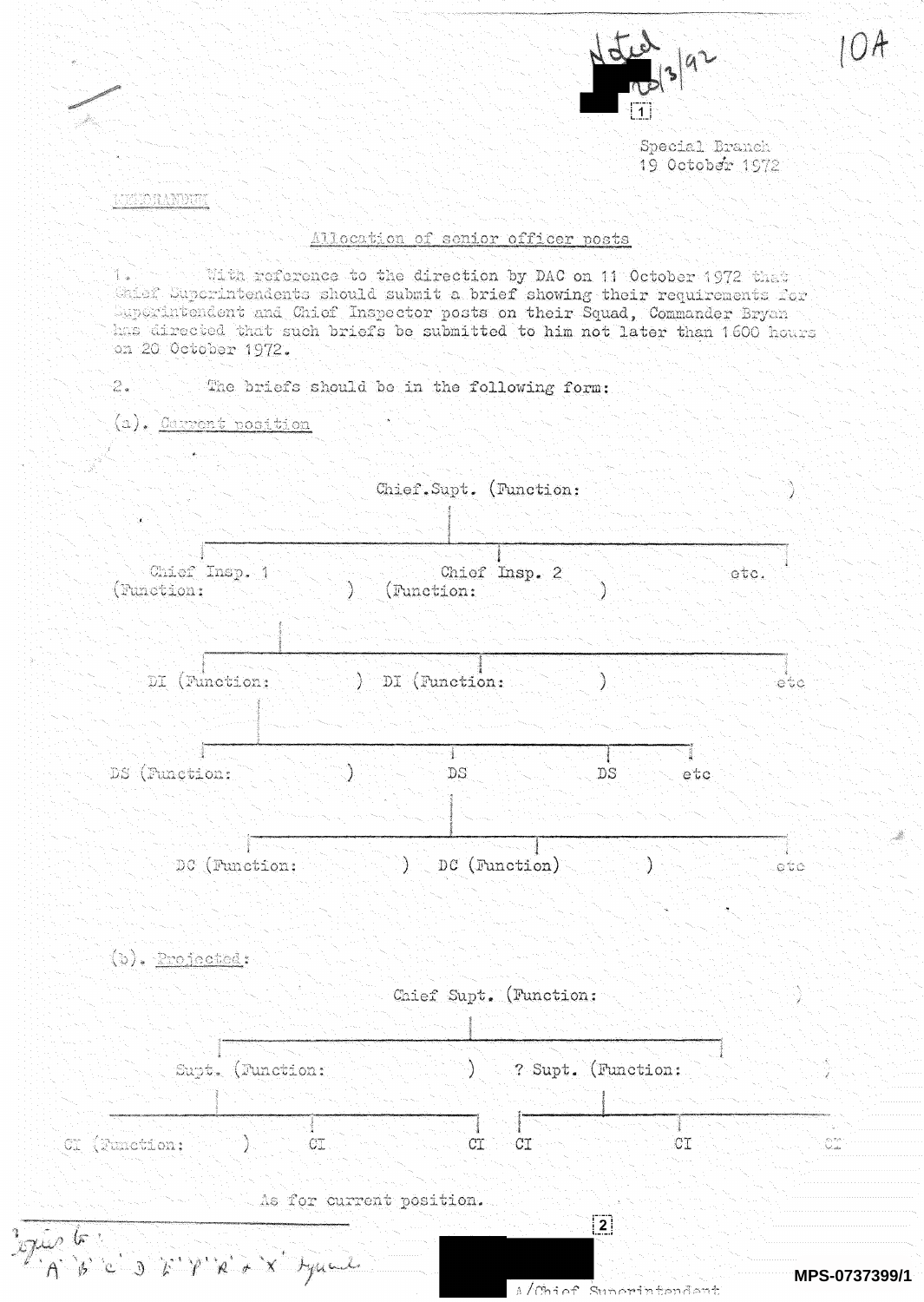| "C" Squad | i, |  |
|-----------|----|--|
|           |    |  |

|                                                                                                                                                                                                                                                                                            | Chief Superintendent                                                                                 |                                                                               |                                                                                                                                                                                                            |                                                                                                          |
|--------------------------------------------------------------------------------------------------------------------------------------------------------------------------------------------------------------------------------------------------------------------------------------------|------------------------------------------------------------------------------------------------------|-------------------------------------------------------------------------------|------------------------------------------------------------------------------------------------------------------------------------------------------------------------------------------------------------|----------------------------------------------------------------------------------------------------------|
|                                                                                                                                                                                                                                                                                            | Staff officer                                                                                        | Superintendent (1)                                                            |                                                                                                                                                                                                            |                                                                                                          |
| Superintendent (2)<br>North London & Carl cont<br>atter og den i Staat de Staat de Staat de Staat de Staat de Staat de Staat de Staat de Staat de Staat de Staat<br>Tndustrial<br>an marshall (and the search)<br>Subversion<br>G. S. L. Baragara (K                                       |                                                                                                      |                                                                               |                                                                                                                                                                                                            | Superintendent $(3)$<br>South London, Trots, Naoists.<br>Anarchists, "I" Squad &<br>Special Demo. Squad. |
| Chief Insp. (1)<br>$\mathcal{C}$ h. Insp. $(2)$<br>North London<br>Industrial<br>Subversion                                                                                                                                                                                                | On. Inso. (3)<br>South London.                                                                       | Ch. Insp. (4)<br>Trota. Macists<br>& Anarchists                               | Oh. Insp. (5)<br>"X" Squad                                                                                                                                                                                 | Ch. Insp. (6)<br>Special Demo.<br>Seuad.                                                                 |
| DT(3)<br>$\mathbb{D}I(2)$<br>DI(4)<br>$DI(5)$ $DI(6)$<br>I 1 1<br>Docks. Other<br>NB<br>'NM<br>WW<br>L <sup>t</sup> don L'don<br>L' don<br>Enging Industries<br>don.<br>les. Ops & Bnos.<br>Ops &<br>and -<br>Intell-<br>Intell- Maritime<br>Tndus'ts<br>igence<br>igence<br>MPS-0737399/2 | $DT(7)$ $DT(8)$<br>SE<br>.SW<br>L'don L'don<br>Engs, Engs,<br>$0DS 0DS$<br>Æ.<br>ŵ.<br>Intice Intice | DI(9)DI(10)<br>Trota Naoists<br>$\sim -2\varepsilon$<br>Anarc <sup>1</sup> ts | DT(11)<br>DT(12)<br>Engs, Brplos-<br>Int'ce ives<br>$\label{eq:1} \begin{array}{ll} \mathbb{E}_\mathcal{P} & \mathbb{E}_\mathcal{P} \\ \mathbb{E}_\mathcal{P} & \mathbb{E}_\mathcal{P} \end{array}$<br>Öps | DT(13)<br>DT(14)<br>008.<br>Admin &<br>Intellicence                                                      |